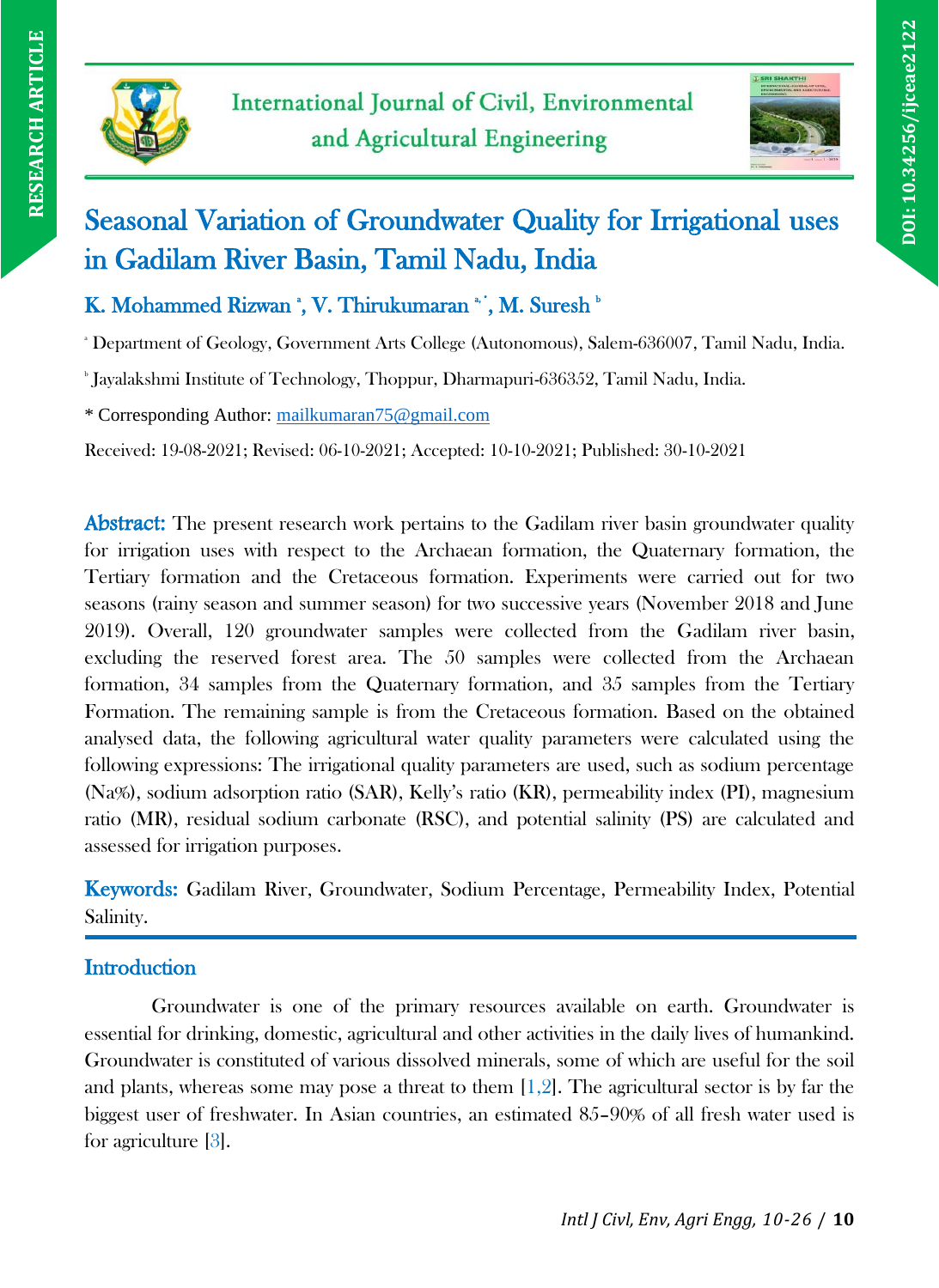### *Vol. 3 Iss. 2 Year 2021* **K. Mohammed Rizwan et al./ 2021**

Since the chemical quality of water is the key aspect, the other important factors are: topography of land, maturity and composition of the soil, climate, the amount of water used and methods of its applications, depth to the water table, the type of crop grown, time of cropping and methods of crop management. Good quality water with proper cropping practises allows for maximum crop yield with proper soil and water management [4]. For successful agricultural practices, it is very important to consider the hazards that affect crop productivity.

The uses of groundwater were categorised based upon its chemistry. A study on groundwater for agricultural utility based upon Sodium percentage (Na%), Sodium adsorption ratio (SAR), Kelly's ratio (KR), Permeability index (PI), Magnesium ratio (MR), Residual sodium carbonate (RSC), Potential salinity (PS) was discussed by [5,6]. Diagrams for utility purposes have been developed by the [7] United State Salinity Laboratory (1954) plot. The impact of intensive agriculture on the geochemistry of groundwater recharged in regional aquifers was studied by [8].

Many authors, including [9-18] have done similar types of studies.

### Study Area

The Gadilam river basin is located in the northern part of Tamil Nadu. This river, which originates from Viluppuram district, confluences with the Bay of Bengal Sea at Cuddalure district. It has been an important basin since time immemorial, serving as a focal point for many historical events ranging from the early Pallava Kings (10th century AD) to the late British Period.The major towns of Panruti, Nellikuppam and Cuddalore are the major towns developed in a contiguous manner in the study area.

The Gadilam rising in the Kallakurichi taluk flows eastwards across the district. After passing South of Cuddalore New Town, it runs into the Bay of Bengal by two mouths rounding up the ruined Fort St. Davis. It is reported that the river gets a supply of occasional floodwater from the Ponnaiyar River through the Malattat River. The Gadilam River basin is extended from 11°26'31.797" N to 11°56'29.633" N latitudes and 78°59'10.675" E to 79°47'15.793" E longitudes (Figure 1).

# **Methodology**

The Gadilam River Basin map is prepared by delineating the drainage systems from Survey of India topographical maps 58I/13, 58M/1, 58M/2, 58M/5, 58M/6, 58M/7, 58M/9, 58M/10, 58M/11 and 58M/15 on a 1:50,000 scale and updating

It is suitable for recent satellite imagery. The geology map is prepared from a GSI map at 1:50,000 scale, and it gives the details of lithology and structure in the field by their distinct texture, structure and colour. The Gadilam river upper basin shows the Archaean formation and the lower basin shows Tertiary uplands in the south and recent alluvium (Quaternary) in the north (Figure1).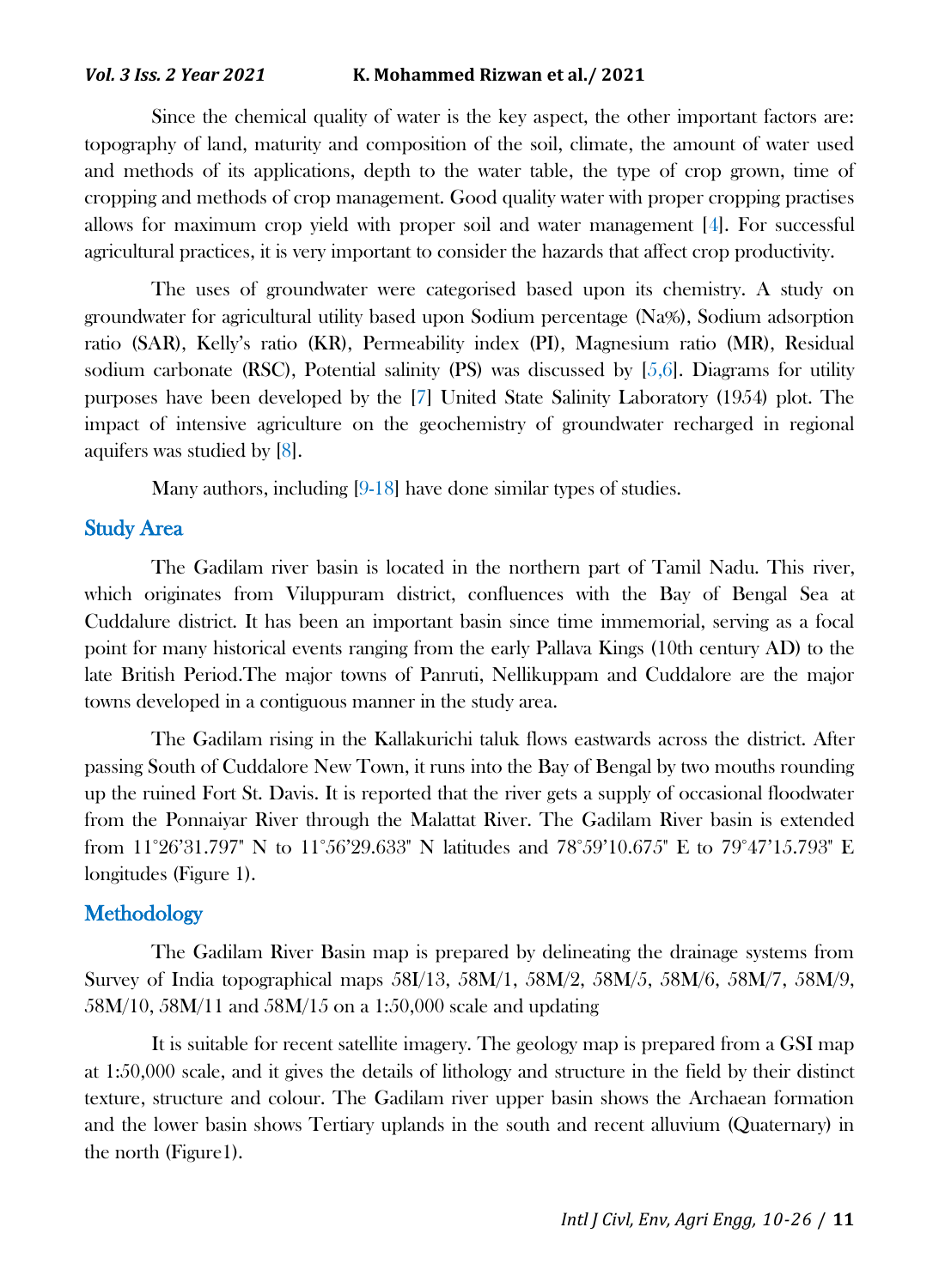



Figure 1 Key map with Groundwater Sample Locations

Overall, 120 groundwater samples were collected from the Gadilam river basin, except for the reserved forest. Figure 1 shows the distribution of 50 samples from the Archaean formation (Hornblende-biotite gneiss, Fissile hornblende gneiss, Gingee Granite and Ultrabasic Rocks). The next 34 samples are from the Quaternary formation (Flood basin/back swamp deposits, Paleotidal tidal, flat Black clay deposits, and tidal flat deposits of Black clay). Another 35 samples from the Tertiary formation (sandstones, clay, lignite, sandstone with clay, clay with limestone, bands/lenses, argillaceous and calcareous sandstone) One sample comes from the Cretaceous formation (limestone with calcareous shale and clay). These are selected wells where the people are getting water mainly for drinking and agricultural purposes. These water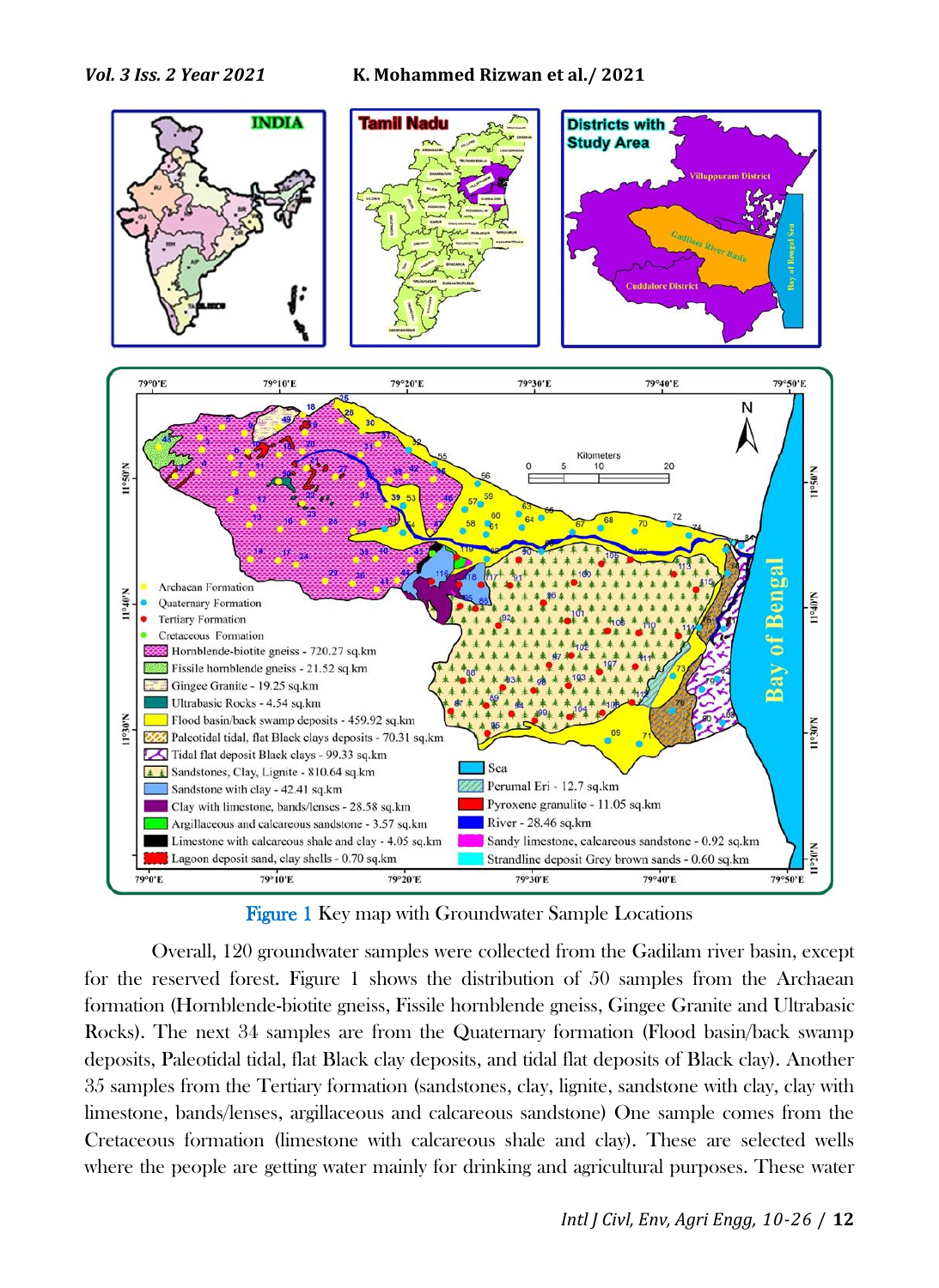samples were taken from open and bore wells, some places from hand pumps. Groundwater samples were collected in November 2018, at the end of the Gaja cyclone. Cyclonic Storm Gaja was the fifth named twister of the 2018 North Indian Ocean tornado season and June 2019. Based on the obtained analysed data, the following agricultural water quality parameters were calculated using the following expressions: The irrigational quality parameters are used, such as Sodium percentage (Na%), Sodium adsorption ratio (SAR), Kelly's ratio (KR), Permeability index (PI), Magnesium ratio (MR), Residual sodium carbonate (RSC), Potential salinity (PS) are calculated and assess the suitability for irrigation purposes.

Sodium percentage (Na%) - The percentage of sodium is used to study the sodium hazard for the assessment of groundwater quality for irrigation purposes.

Sodium adsorption ratio (SAR) - The sodium adsorption ratio is another one of the sodium hazard parameters for the assessment of groundwater quality for irrigation purposes.

**Kelly's ratio (KR)** - Kelley's (1963) [19] suggested sodium measured against Ca2+ and Mg2+ be used to calculate Kelley's ratio [20].

**Permeability index (PI)** - Doneen's (1946) [21] introduced for soil permeability was affected by the excess amount of dissolved  $Ca2+, Mg2+, Na+$  and HCO3- in water.

**Magnesium Ratio (MR)** - Generally,  $Ca2+$  and  $Mg2+$  ions are sustaining a state of equilibrium in groundwater.

Residual Sodium Carbonate (RSC) - RSC is an important parameter for groundwater suitability for irrigational uses. To determine the RSC of dissolved  $Ca2^+$ ,  $Mg2^+$ , CO32- and HCO3- in water [22].

Potential Salinity (PS) - Estimates the hazard of high salt concentration due to Cl and SO4 which can increase the osmotic potential of the soil solution.

USSL Diagrams - USSL diagram has been used to assess groundwater suitability for irrigational uses. This diagram was introduced by the United State Salinity Laboratory. The groundwater chemistry data is plotted on the USSL diagram in various seasons, like rainy and summer.

# Results and Discussion

The irrigational quality parameters are used, such as Sodium percentage (Na%), Sodium adsorption ratio (SAR), Kelly's ratio (KR), Permeability index (PI), Magnesium ratio (MR), Residual sodium carbonate (RSC), Potential salinity (PS) are calculated and assess the suitability for irrigation purposes.

In tables such as Archaean Formation Table 1, Quaternary Formation Table 2, and Tertiary Formation Table 3, the geologically minimum, maximum, and average values of irrigation parameters were observed.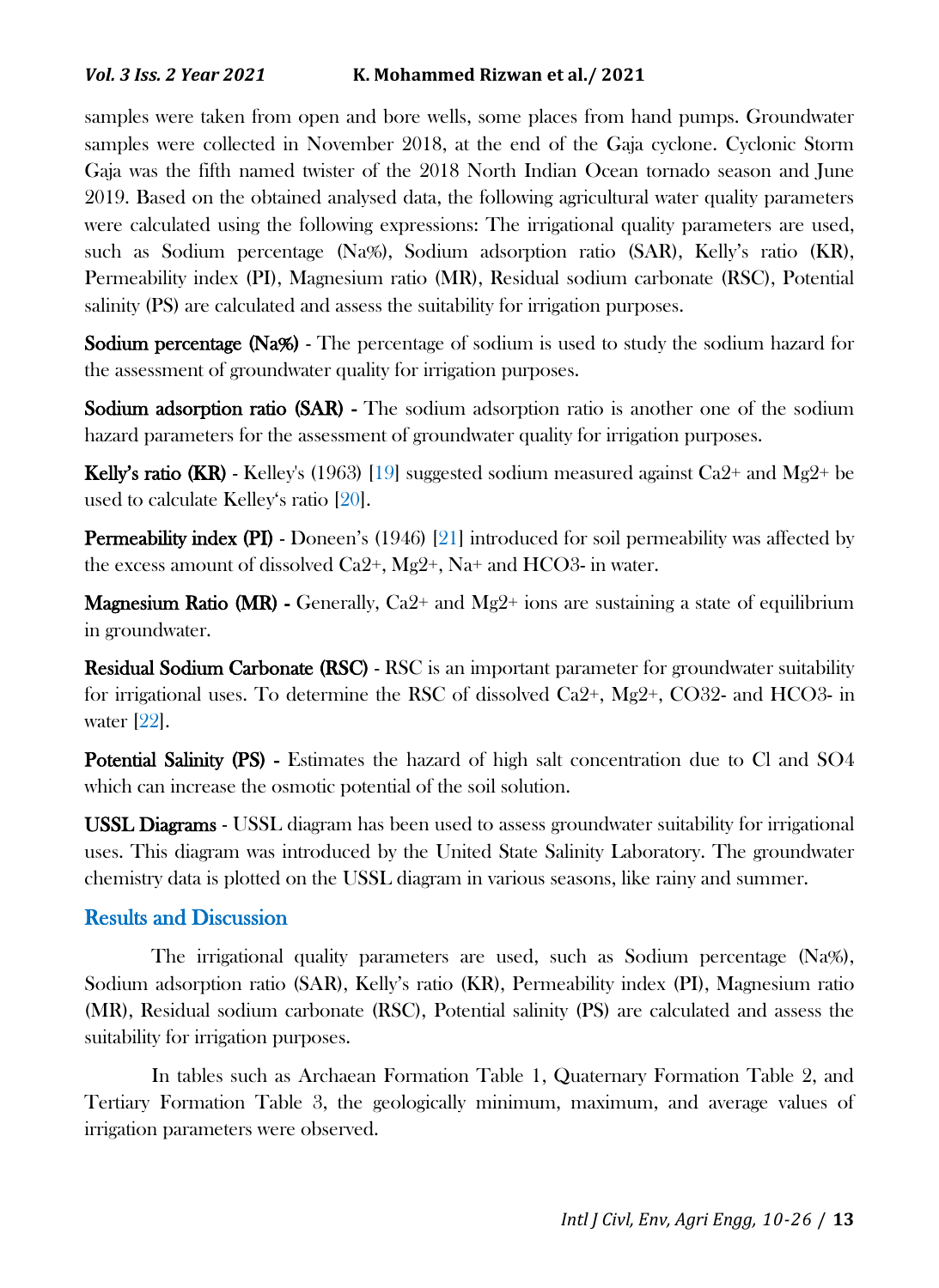# Sodium percentage (Na%)

The percentage of sodium is used to study the sodium hazard for the assessment of groundwater quality for irrigation purposes. The percentage of sodium values are calculated in the ranges of 34.44% to 68.91% (rainy season) and 43.76 to 68.01% (summer season) in the Archaean. Quaternary formation was observed with a Na% range of 32.59 to 82.75% (rainy season) and 40.55 to 80.82% (summer season). Tertiary formation Na % values range from 34.68 to 62.41%, respectively (Tables 1 to 3).

| <b>Irrigational Quality</b> | Archaean - 50 Samples |               |         |                  |       |         |  |  |  |
|-----------------------------|-----------------------|---------------|---------|------------------|-------|---------|--|--|--|
| <b>Parameters</b>           |                       | November 2018 |         | <b>June 2019</b> |       |         |  |  |  |
|                             | Min.                  | Max.          | Ave.    | Min.             | Max.  | Ave.    |  |  |  |
| Na%                         | 34.44                 | 68.91         | 47.88   | 43.76            | 68.01 | 53.98   |  |  |  |
| <b>SAR</b>                  | 1.51                  | 5.10          | 3.21    | 1.85             | 7.18  | 3.94    |  |  |  |
| KR                          | 0.47                  | 2.05          | 0.86    | 0.70             | 1.90  | 1.07    |  |  |  |
| PI                          | 45.16                 | 82.32         | 62.27   | 52.39            | 87.87 | 66.93   |  |  |  |
| MR                          | 42.28                 | 49.18         | 46.19   | 22.88            | 45.74 | 37.64   |  |  |  |
| <b>RSC</b>                  | $-10.08$              | $-0.34$       | $-2.81$ | $-9.04$          | 0.85  | $-2.44$ |  |  |  |
| PS                          | 454                   | 2600          | 1448.70 | 537              | 2810  | 1572.82 |  |  |  |

Table 1 Mean values of Irrigation parameters - Archaean

| Table 2 Mean values of Irrigation parameters - Quaternary |  |  |
|-----------------------------------------------------------|--|--|
|-----------------------------------------------------------|--|--|

| Irrigational      | Quaternary - 34 Samples |               |         |        |                  |         |
|-------------------|-------------------------|---------------|---------|--------|------------------|---------|
| Quality           |                         | November 2018 |         |        | <b>June 2019</b> |         |
| <b>Parameters</b> | Min.                    | Max.          | Ave.    | Min.   | Max.             | Ave.    |
| Na%               | 32.59                   | 82.75         | 52.09   | 40.55  | 80.82            | 56.22   |
| SAR               | 1.17                    | 15.10         | 3.86    | 1.72   | 9.84             | 3.78    |
| KR                | 0.45                    | 4.37          | 1.12    | 0.62   | 3.77             | 1.26    |
| PI                | 48.97                   | 88.73         | 68.27   | 55.35  | 97.81            | 72.08   |
| <b>MR</b>         | 27.55                   | 48.60         | 44.83   | 16.59  | 44.72            | 33.48   |
| <b>RSC</b>        | $-7.12$                 | 2.80          | $-1.73$ | $-364$ | 3.67             | $-1.24$ |
| <b>PS</b>         | 372                     | 3400          | 1377.74 | 532    | 31.50            | 1196.79 |

The Archaean formation percentage of sodium values (60-80%-Double class) were observed at station Maiyanur-48 for groundwater samples in November 2018 and Kulappakkam-25, Kurumbur-28, Kunnattur-30, and 33 in June 2019 respectively. In the rainy and summer seasons, 98.6% and 92 % of groundwater samples fall under the category of "good to permissible."

The Quaternary formation percentage of sodium values is found in the range of 60- 80% at stations 53, 65, and 83 for groundwater samples in November 2018 and 55, 56, 57, 58,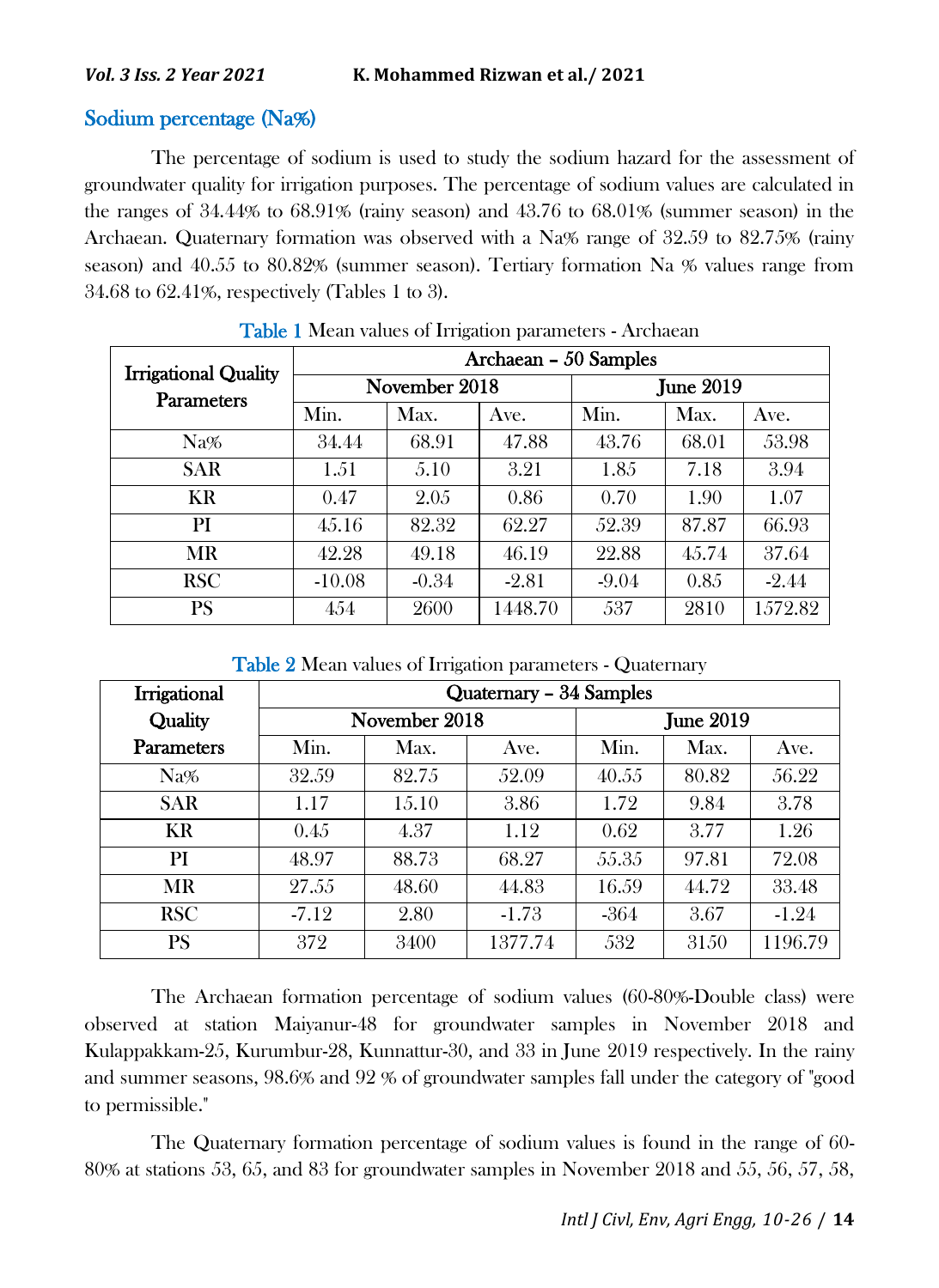60, 68, 70, 73, 79, and 83 in June 2019 respectively. The following stations: 82 (rainy) and 54 (summer) come under the unsuitable category.

| Irrigational      | Tertiary - 35 Samples |               |         |                  |       |         |  |
|-------------------|-----------------------|---------------|---------|------------------|-------|---------|--|
| Quality           |                       | November 2018 |         | <b>June 2019</b> |       |         |  |
| <b>Parameters</b> | Min.                  | Max.          | Ave.    | Min.             | Max.  | Ave.    |  |
| Na%               | 34.68                 | 62.41         | 48.09   | 42.41            | 76.91 | 54.32   |  |
| <b>SAR</b>        | 1.11                  | 4.68          | 2.45    | 1.45             | 6.33  | 3.21    |  |
| KR                | 0.49                  | 1.54          | 0.87    | 0.60             | 2.92  | 1.10    |  |
| PI                | 51.18                 | 82.91         | 69.11   | 50.45            | 91.90 | 71.92   |  |
| MR                | 34.08                 | 54.07         | 43.55   | 21.81            | 44.08 | 33.86   |  |
| <b>RSC</b>        | $-6.04$               | 0.94          | $-1.35$ | $-7.63$          | 0.59  | $-1.46$ |  |
| PS                | 288                   | 1887          | 809.57  | 380              | 2572  | 1048.69 |  |

Table 3 Mean values of Irrigation parameters - Tertiary

In June 2019, the tertiary formation values of sodium were found to be in the 60–80% range at stations 101, 86, 89, 90, 106, and 111. These stations fall under the category of doubtful. There is no water sample that falls under the excellent category in all formations (Table 4).

A high percentage of sodium value in irrigation water may stunt the plant's growth and reduce soil permeability [23, 13]. Hence, the present study indicates that the groundwater samples are suitable for irrigation based on the percentage of sodium.

### Sodium Adsorption Ratio (SAR)

The sodium adsorption ratio is another one of the sodium hazard parameters for the assessment of groundwater quality for irrigation purposes. The SAR values are calculated in the ranges between 5.10 to 1.51 meq/L (rainy season) and 7.18 to 1.85 meq/L (summer season) in the Archaean. Quaternary formation was observed with SAR ranges from 15.10 to 1.17 meg/L (rainy season) and 9.84 to 1.72 meq/L (summer season). Tertiary formation SAR values ranged from 4.68 to 1.11 meq/L, respectively (Tables 1 to 3).

SAR values for Archaean and Tertiary formations  $(6 \text{ meg/L} - \text{no problem})$  were observed at all groundwater sampling stations in November 2018.Only one sample for each formation, such as the 30th station (Archaean) and the 86th station, came under increased problems in June 2019 and June 2020, respectively. In the rainy and summer seasons, 100% and 98 % of groundwater samples fall under the category of "no problem".

The Quaternary formation SAR values are found in the range of 6-9 meq/L at stations 53 for groundwater samples in November 2018 and 56 in June 2019, respectively. The following stations: 82, 83 (rainy) and 54, 79 (summer) come under the unsuitable category. These stations fall under the category of increasing problems and severe problems (Table 5).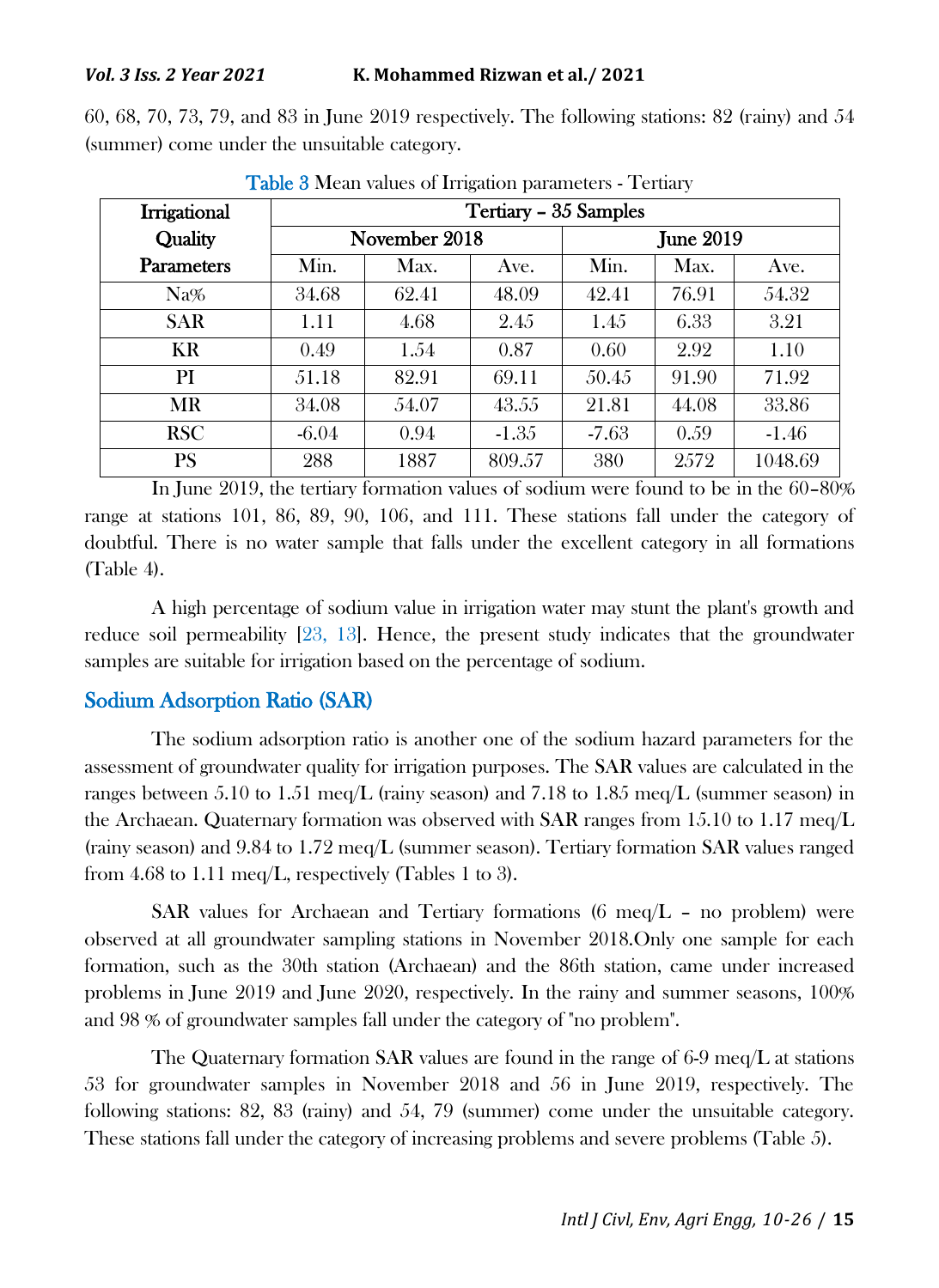|                                                                                                                                                                                                                                                                  |                     |              |                                                                                                                                                                                                                                                                                                                                                                                        |                 | June - 2019 |          |
|------------------------------------------------------------------------------------------------------------------------------------------------------------------------------------------------------------------------------------------------------------------|---------------------|--------------|----------------------------------------------------------------------------------------------------------------------------------------------------------------------------------------------------------------------------------------------------------------------------------------------------------------------------------------------------------------------------------------|-----------------|-------------|----------|
| <b>Formations</b>                                                                                                                                                                                                                                                | Percentage          | <b>Class</b> | November - 2018<br>No. of<br>No. of<br>% of<br><b>Samples</b><br>samples<br><b>Samples</b><br>Nil<br>Nil<br>Nil<br>2<br>4%<br>Nil<br>47<br>94 %<br>46<br>1<br>2%<br>4<br>Nil<br>Nil<br>Nil<br>Nil<br>Nil<br>Nil<br>3<br>9%<br>Nil<br>27<br>23<br>79 %<br>3<br>9%<br>10<br>1<br>3%<br>1<br>Nil<br>Nil<br>Nil<br>3<br>9%<br>Nil<br>31<br>30<br>89 %<br>3%<br>5<br>1<br>Nil<br>Nil<br>Nil | % of<br>samples |             |          |
|                                                                                                                                                                                                                                                                  | $\leq 20$           | Excellent    |                                                                                                                                                                                                                                                                                                                                                                                        |                 |             | Nil      |
|                                                                                                                                                                                                                                                                  | 20 to 40            | Good         |                                                                                                                                                                                                                                                                                                                                                                                        |                 |             | Nil      |
|                                                                                                                                                                                                                                                                  | $40$ to $60$        | Permissible  |                                                                                                                                                                                                                                                                                                                                                                                        |                 |             | 92 %     |
|                                                                                                                                                                                                                                                                  | $60 \text{ to } 80$ | Doubtful     |                                                                                                                                                                                                                                                                                                                                                                                        |                 |             | 8%       |
|                                                                                                                                                                                                                                                                  | >80                 | Unsuitable   |                                                                                                                                                                                                                                                                                                                                                                                        |                 |             | Nil      |
|                                                                                                                                                                                                                                                                  | $\leq 20$           | Excellent    |                                                                                                                                                                                                                                                                                                                                                                                        |                 |             | Nil      |
| Quarter                                                                                                                                                                                                                                                          | $20 \text{ to } 40$ | Good         |                                                                                                                                                                                                                                                                                                                                                                                        |                 |             | Nil      |
| Nary 34                                                                                                                                                                                                                                                          | $40 \text{ to } 60$ | Permissible  |                                                                                                                                                                                                                                                                                                                                                                                        |                 |             | $68~\%$  |
| Sodium<br>Archaean<br>50 Samples<br><b>Samples</b><br>60 to 80<br>>80<br>$\leq 20$<br>20 to 40<br>Tertiary 35<br>$40$ to $60$<br><b>Samples</b><br>$60 \text{ to } 80$<br>>80<br>Cretaceous<br>$40 \text{ to } 60$<br>1 Sample<br>.<br><b><i>Property A.</i></b> |                     | Doubtful     |                                                                                                                                                                                                                                                                                                                                                                                        |                 |             | 29 %     |
|                                                                                                                                                                                                                                                                  |                     | Unsuitable   |                                                                                                                                                                                                                                                                                                                                                                                        |                 | 1           | 3%       |
|                                                                                                                                                                                                                                                                  |                     | Excellent    |                                                                                                                                                                                                                                                                                                                                                                                        |                 |             | Nil      |
|                                                                                                                                                                                                                                                                  |                     | Good         |                                                                                                                                                                                                                                                                                                                                                                                        |                 |             | Nil      |
|                                                                                                                                                                                                                                                                  |                     | Permissible  |                                                                                                                                                                                                                                                                                                                                                                                        |                 |             | $86\,\%$ |
|                                                                                                                                                                                                                                                                  |                     | Doubtful     |                                                                                                                                                                                                                                                                                                                                                                                        |                 |             | 14 %     |
|                                                                                                                                                                                                                                                                  |                     | Unsuitable   |                                                                                                                                                                                                                                                                                                                                                                                        |                 |             | Nil      |
|                                                                                                                                                                                                                                                                  |                     | Permissible  | 1                                                                                                                                                                                                                                                                                                                                                                                      | 100 %           |             | 100      |

Table 4 Sodium Percentage (Na%)

Kelley's Ratio (KR)

Kelley's (1963) [19] suggested sodium measured against  $Ca2+$  and  $Mg2+$  be used to calculate [20]. The KR values are calculated in the ranges of  $2.05$  to  $0.47 \text{~meq/L}$  (rainy season) and 1.90 to 0.70 meq/L (summer season) in the Archaean. Quaternary formation was observed in KR ranges from 4.37 to 0.45 meq/L (rainy season) and 3.77 to 0.62 meq/L (summer season). Tertiary formation KR values range from 1.54 to 0.49 meq/L (rainy season) and 2.92 to 0.60 meq/L, respectively (Tables 1 to 3).

The Archaean formation KR values are found at less than 1 meq/L at 92  $\%$  of the groundwater samples in November 2018 and 46 % of the samples in June 2019 respectively. The Quaternary formation KR values are found at less than 1 meq/L at 59 % of groundwater stations in November 2018 and 38 % in June 2019 respectively. The Tertiary formation KR values are found at less than 1 meq/L at 77 % of groundwater stations in November 2018 and 40 % of stations in June 2019 respectively. These stations come under the category of "Safe" (Table 6).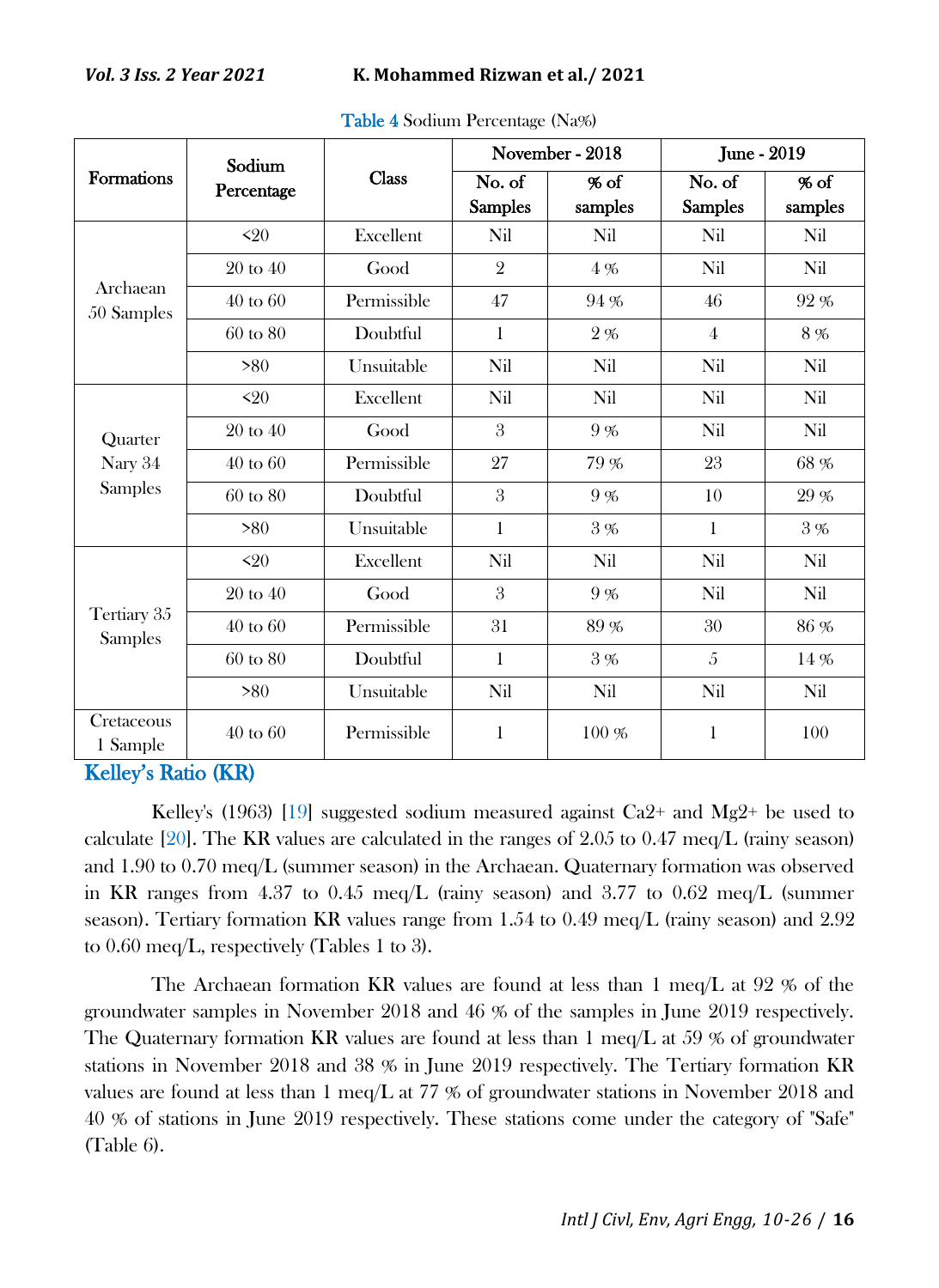### Permeability Index (PI)

Doneen's (1946) [21] introduced the concept of soil permeability, which was affected by the excess amount of dissolved Ca2+, Mg2+, Na+ and HCO3- in water. The permeability index is directly related to crop yield [24].

The PI values are found in the ranges from 82.32 to 45.16 % (rainy season) and 87.87 to 52.39 % (summer season) in the Archaean. In this Quaternary formation, PI ranged from 88.73 to 48.97 % (rainy season) and 97.81 to 55.35 % (summer season). Tertiary formation PI values ranged from  $82.91$  to  $51.18\%$  (rainy season) and  $91.90$  to  $50.45\%$  (Tables 1-3, respectively).

The Archaean, Quaternary, and Tertiary formations' PI values (25-75 % and more than 75 %) are observed at all the stations of groundwater samples in both seasons. These stations come under the category of "Good" and "Very good" (Table 7).

### Magnesium Ratio (MR)

In general, Ca2+ and Mg2+ ions maintain equilibrium in groundwater. The MR values are found in the ranges of 49.18 to 42.28 meq/L (rainy season) and  $45.74$  to  $22.88$  meq/L (summer season) in the Archaean.

| Formations                                                                                                                                                  |                   |                  |                                                                                                                                                                                                                                                                                                                                      |         | June - 2019 |                |
|-------------------------------------------------------------------------------------------------------------------------------------------------------------|-------------------|------------------|--------------------------------------------------------------------------------------------------------------------------------------------------------------------------------------------------------------------------------------------------------------------------------------------------------------------------------------|---------|-------------|----------------|
|                                                                                                                                                             | <b>SAR Value</b>  | <b>Class</b>     | November - 2018<br>No. of<br>No. of<br>% of<br><b>Samples</b><br><b>Samples</b><br>samp les<br>$100\%$<br>No problem<br>49<br>50<br>Nil<br>Nil<br>1<br>Nil<br>Nil<br>Nil<br>31<br>31<br>91 %<br>No problem<br>3%<br>1<br>1<br>$\mathcal{D}$<br>2<br>6 %<br>35<br>34<br>$100\%$<br>No problem<br>Nil<br>Nil<br>1<br>Nil<br>Nil<br>Nil | % of    |             |                |
|                                                                                                                                                             |                   |                  |                                                                                                                                                                                                                                                                                                                                      |         |             | <b>Samples</b> |
|                                                                                                                                                             | $\leq 6$          |                  |                                                                                                                                                                                                                                                                                                                                      |         |             | 98 %           |
|                                                                                                                                                             | $6 \text{ to } 9$ | Increase problem |                                                                                                                                                                                                                                                                                                                                      |         |             | 2%             |
|                                                                                                                                                             | >9                | Severe problem   |                                                                                                                                                                                                                                                                                                                                      |         |             | Nil            |
| Archaean<br>50 Samples<br>$\leq 6$<br>Quarternary<br>$6 \text{ to } 9$<br>34 Samples<br>>9<br>$\leq 6$<br>Tertiary<br>$6 \text{ to } 9$<br>35 Samples<br>>9 |                   |                  |                                                                                                                                                                                                                                                                                                                                      |         | 91 %        |                |
|                                                                                                                                                             |                   | Increase problem |                                                                                                                                                                                                                                                                                                                                      |         |             | 3%             |
|                                                                                                                                                             |                   | Severe problem   |                                                                                                                                                                                                                                                                                                                                      |         |             | 6 %            |
|                                                                                                                                                             |                   |                  |                                                                                                                                                                                                                                                                                                                                      |         |             | 97 %           |
|                                                                                                                                                             |                   | Increase problem |                                                                                                                                                                                                                                                                                                                                      |         |             | 3%             |
|                                                                                                                                                             |                   | Severe problem   |                                                                                                                                                                                                                                                                                                                                      |         |             | Nil            |
| Cretaceous<br>1 Sample                                                                                                                                      | $\leq 6$          | No problem       | 1                                                                                                                                                                                                                                                                                                                                    | $100\%$ |             | $100\%$        |
|                                                                                                                                                             |                   |                  |                                                                                                                                                                                                                                                                                                                                      |         |             |                |

Table 5 Sodium Adsorption Ratio (SAR)

In the Quaternary formation, MR ranged from 48.60 to 27.55 meq/L (rainy season) and 44.72 to 16.59 meq/L (summer season). Tertiary formation PI values range from 54.07 to  $34.08 \text{ meq/L}$  (rainy season) and  $44.08 \text{ to } 21.81 \text{ meq/L}$ , respectively (Tables 1 to 3).

The Archaean, Quaternary, and Tertiary formation MR values (less than 50 meq/L – suitable) are observed at all the stations of groundwater samples in both seasons. These stations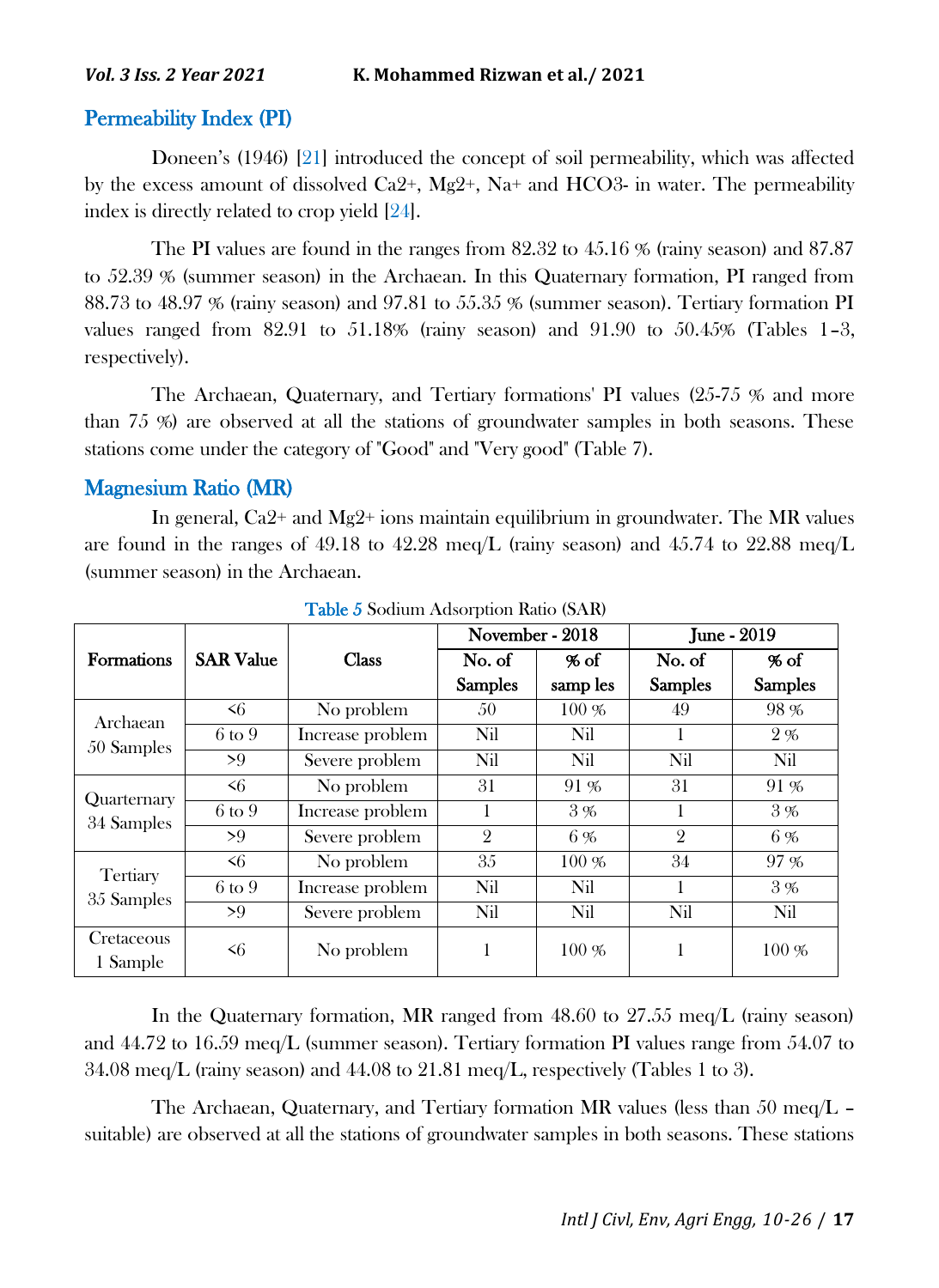come under the category of "suitable" except for one station (92 Kattugudalur), which falls into the "harmful" category in tertiary formation during the rainy season (Table 8).

| Geological             | Kelly's  |              | November - 2018 |                | June - 2019    |                |
|------------------------|----------|--------------|-----------------|----------------|----------------|----------------|
| <b>Formations</b>      | Ratio    | <b>Class</b> | No. of          | % of           | No. of         | $%$ of         |
|                        |          |              | <b>Samples</b>  | <b>Samples</b> | <b>Samples</b> | <b>Samples</b> |
| Archaean               | $\leq$ 1 | Safe         | 46              | 92 %           | 23             | 46 %           |
| 50 Samples             | >1       | Unsafe       | 4               | 8%             | 27             | 54 %           |
| Quaternary             | $\leq$ 1 | Safe         | 20              | 59 %           | 13             | 38 %           |
| 34 Samples             | >1       | Unsafe       | 14              | 41 %           | 21             | 62 %           |
| <b>Tertiary</b>        | $\leq$ 1 | Safe         | 27              | 77 %           | 14             | 40 %           |
| 35 Samples             | >1       | Unsafe       | 8               | 23 %           | 21             | 60 %           |
| Cretaceous<br>1 Sample | $\leq$ 1 | Safe         | 1               | 100            |                | 100            |

Table 6 Kelley's Ratio (KR)

Table 7 Permeability Index (PI)

|                           | <b>Permeability</b> |                                                                                                                                  |                |                | June - 2019    |         |
|---------------------------|---------------------|----------------------------------------------------------------------------------------------------------------------------------|----------------|----------------|----------------|---------|
| <b>Formations</b>         | Index               | <b>Class</b>                                                                                                                     | No. of         | $%$ of         | No. of         | $%$ of  |
|                           |                     |                                                                                                                                  | <b>Samples</b> | <b>Samples</b> | <b>Samples</b> | samples |
| Archaean                  | $\leq 2.5$          | Poor                                                                                                                             | Nil            | Nil            | Nil            | Nil     |
| 50 Samples                | $25$ to $75$        | Good                                                                                                                             | 49             | 98 %           | 46             | 92%     |
|                           | >75                 | Very good                                                                                                                        | 1              | 2%             | 4              | 8%      |
|                           | $\leq$ 25           | Poor                                                                                                                             | Nil            | Nil            | Nil            | Nil     |
| Quarternary<br>34 Samples | $25$ to $75$        | Good                                                                                                                             | 26             | 76 %           | 24             | 71 %    |
|                           | >75                 | November - 2018<br>8<br>24 %<br>Very good<br>Nil<br>Poor<br>Nil<br>26<br>74 %<br>Good<br>9<br>26 %<br>Very good<br>100 %<br>Good | 10             | 29 %           |                |         |
| Tertiary                  | $\triangleleft 25$  |                                                                                                                                  |                |                | Nil            | Nil     |
| 35 Samples                | $25$ to $75$        |                                                                                                                                  |                |                | 22             | 63%     |
|                           | >75                 |                                                                                                                                  |                |                | 13             | 37 %    |
| Cretaceous<br>1 Sample    | $25$ to $75$        |                                                                                                                                  |                |                | 1              | 100 %   |

# Residual Sodium Carbonate (RSC)

RSC is an important parameter for groundwater suitability for irrigational uses. To determine the RSC of dissolved Ca2+, Mg2+, CO32- and HCO3- in water [22].

The RSC values are found in the ranges from 0.34 to -10.08 meq/L (rainy season) and 0.85 to -9.04 meq/L (summer season) in the Archaean. Quaternary formation was observed in RSC ranges from 2.80 to -7.12 meq/L (rainy season) and 3.67 to -3.64 meq/L (summer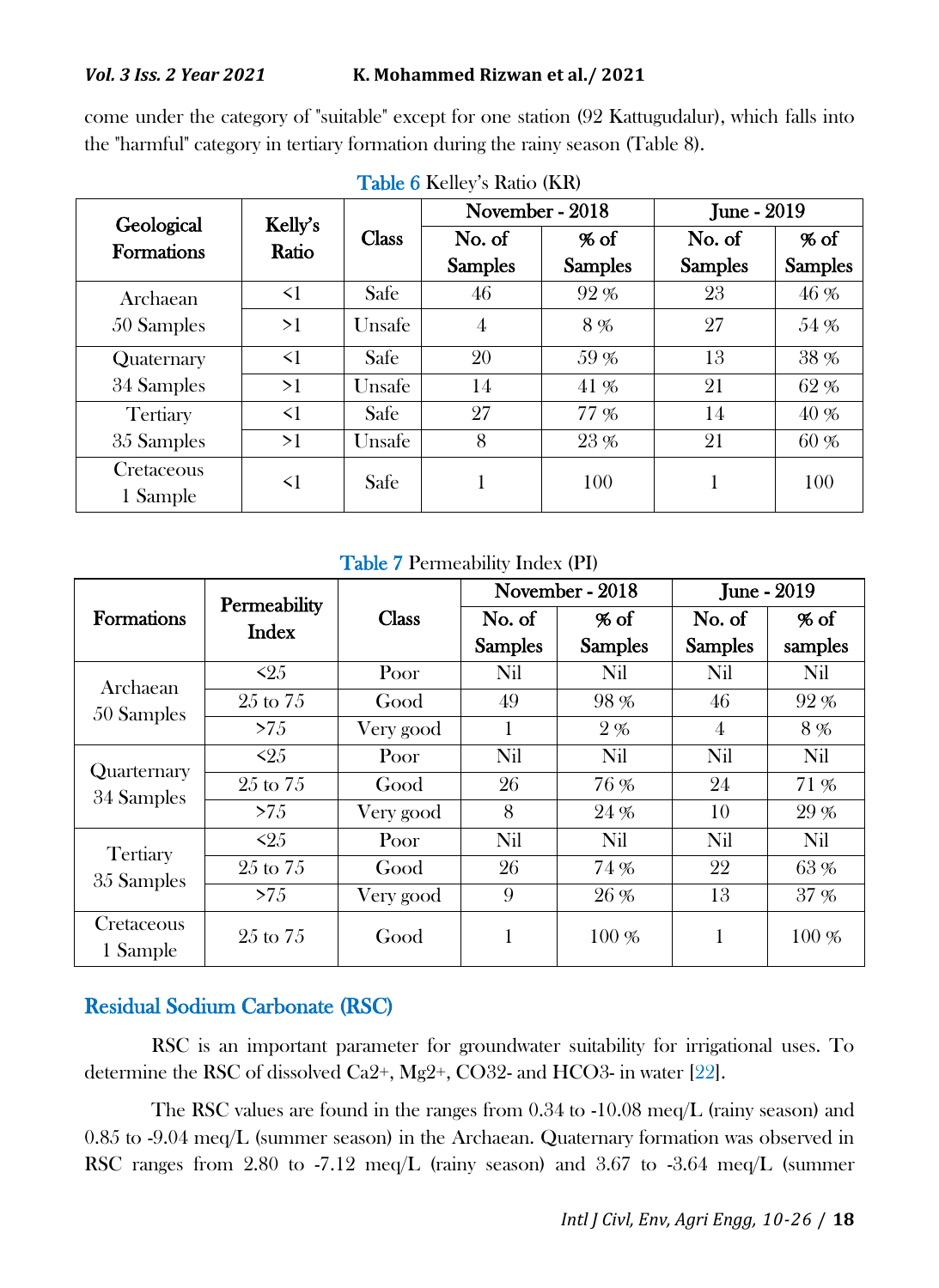season). Tertiary formation RSC values ranged from 0.94 to -6.04 meq/L (rainy season) and  $0.59$  to  $-7.63$  meg/L, respectively (Tables 1 to 3).

The Archaean and Tertiary formations' RSC values (less than 1.25 meq/L – Good) are observed at all the stations of groundwater samples in both seasons. These stations come under the category of "Good".

The Quaternary formation RSC values are found in the range of 1.25-2.50 meq/L (Doubtful) at stations 65th and 58th in November 2018 and June 2019 respectively. The following stations: 53rd (rainy) and 54th (summer) come under the unsuitable category (Table 9).

|                        | Magnesium |              |                | November - 2018 | June - $2019$  |         |
|------------------------|-----------|--------------|----------------|-----------------|----------------|---------|
| <b>Formations</b>      | Ratio     | <b>Class</b> | No. of         | $%$ of          | No. of         | % of    |
|                        |           |              | <b>Samples</b> | samples         | <b>Samples</b> | samples |
| Archaean 50            | 50<       | Suitable     | 50             | $100\%$         | 50             | 100 %   |
| Samples                | > 50      | Harmful      | Nil            | Nil             | Nil            | Nil     |
| Quarternary            | $\leq 50$ | Suitable     | 34             | 100 %           | 34             | 100 %   |
| 34 Samples             | > 50      | Harmful      | Nil            | Nil             | Nil            | Nil     |
| 35<br>Tertiary         | 550       | Suitable     | 34             | 97 %            | 35             | 100 %   |
| Samples                | > 50      | Harmful      | 1              | 3%              | Nil            | Nil     |
| Cretaceous 1<br>Sample | $\leq 50$ | Suitable     | 1              | 100 %           |                | 100 %   |

Table 8 Magnesium Ratio (MR)

Potential Salinity (PS)

Potential salinity (PS) estimates the hazard of high salt concentration due to Cl and SO4 which can increase the osmotic potential of the soil solution when the available moisture in the soil is lower than 50%. Based on this parameter, water can be classified into three classes [25]. Besides EC, PS also controls the suitability of water for irrigation [26].

Potential salinity values of groundwater samples are observed in the ranges between 2600 and 454 µmohs/cm (rainy season) and 2810 to 537 µmohs/cm (summer season) in Archaean. Quaternary formation was observed PS ranges from 3400 to 372 µmohs/cm (rainy season) and 3150 to 532 µmohs/cm (summer season). Tertiary formation PS values range from 1887 to 288 µmohs/cm respectively. Higher potential salinity values have a high Cl concentration (Tables 1 to 3).

The Archaean formation PS values (2001-3000 µmohs/cm - Doubtful class) are observed at stations 6,13,17,25,28,38,39,47 for groundwater samples in November 2018 and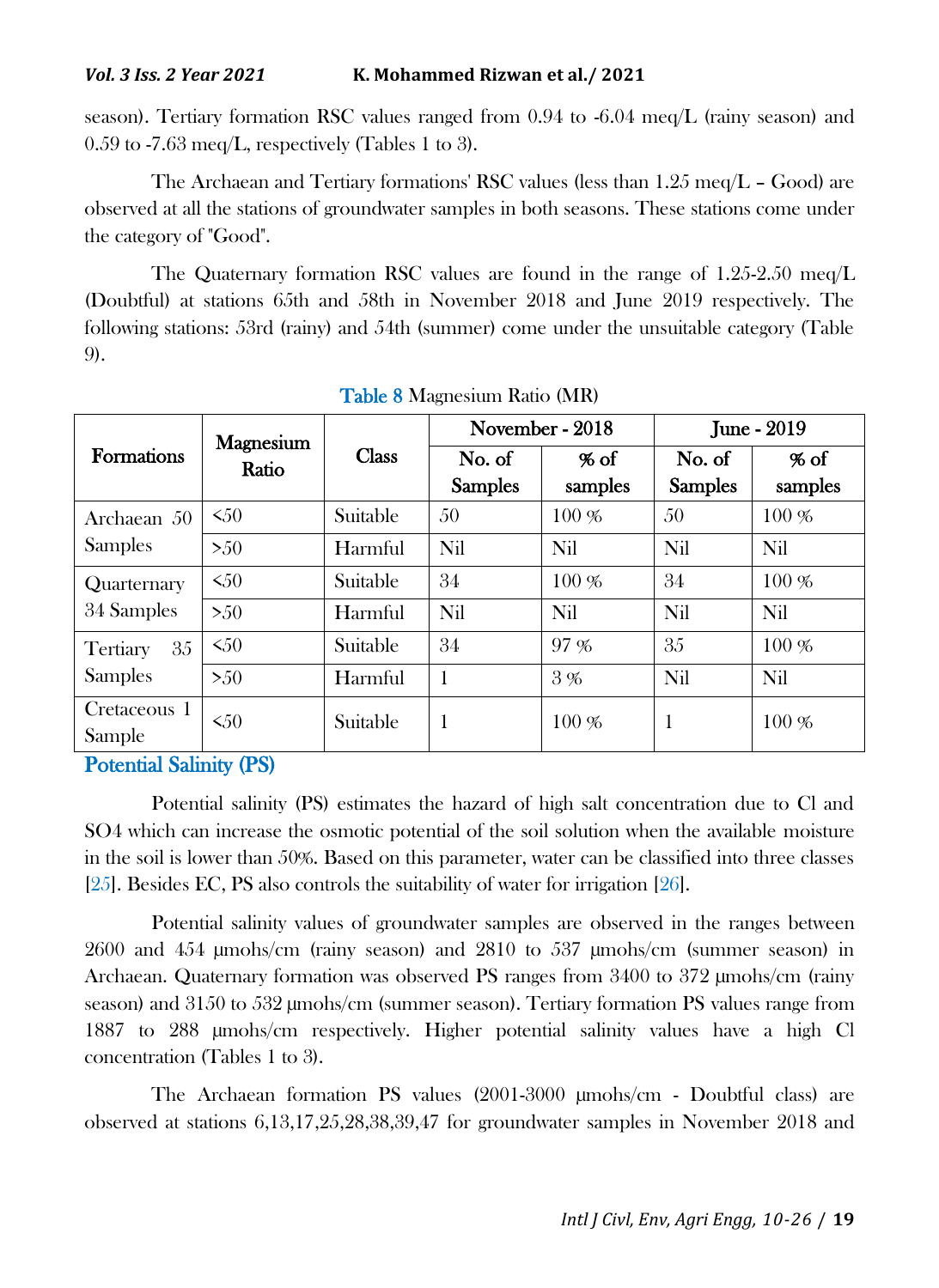6,7,16,24,27,30,34,37,38,47 in June 2019 respectively. 78 % of groundwater samples fall under the category of permissible in rainy and summer seasons.

The Quaternary formation PS values are found in the range of (2001-3000 µmohs/cm - Doubtful class) at stations 53,54,84 for groundwater samples in November 2018 and 56 in June 2019 respectively. The following stations 82,83 (rainy) 79 (summer) come under the unsuitable category. 86 % and 94 % of groundwater samples fall under the category of "good to permissible" in rainy and summer seasons.

The tertiary formation values of  $PS$  are observed in the range of  $(2001-3000 \text{ umohs/cm})$ - Doubtful class) at stations "Nil" for groundwater samples in November 2018 and "93, 109" samples in June 2019 respectively. These stations fall under the category of doubtful. 100 % of groundwater samples fall under the category of "Good to Permissible" in the rainy and summer seasons. There is no water sample that falls under the excellent category in all formations (Table 9).

|                        |                  |              |                | November - 2018 | <b>June - 2019</b> |         |
|------------------------|------------------|--------------|----------------|-----------------|--------------------|---------|
| <b>Formations</b>      | <b>RSC Value</b> | <b>Class</b> | No. of         | <b>%of</b>      | No. of             | % of    |
|                        |                  |              | <b>Samples</b> | samples         | <b>Samples</b>     | samples |
| Archaean 50            | $\leq 1.25$      | Good         | 50             | 100 %           | 50                 | $100\%$ |
| Samples                | $1.25$ to $2.50$ | Doubtful     | Nil            | Nil             | Nil                | Nil     |
|                        | >2.50            | Unsuitable   | Nil            | Nil             | Nil                | Nil     |
| Quarternary            | $\leq 1.25$      | Good         | 32             | 94 %            | 32                 | 94 %    |
| 34 Samples             | $1.25$ to $2.50$ | Doubtful     | $\mathbf{1}$   | 3%              | 1                  | 3%      |
|                        | >2.50            | Unsuitable   | 1              | 3%              | 1                  | 3%      |
| <b>Tertiary</b>        | $\leq 1.25$      | Good         | 35             | 100 %           | 35                 | $100\%$ |
| <b>Samples</b><br>35   | $1.25$ to $2.50$ | Doubtful     | Nil            | Nil             | Nil                | Nil     |
|                        | >2.50            | Unsuitable   | Nil            | Nil             | Nil                | Nil     |
| Cretaceous 1<br>Sample | $\leq 1.25$      | Good         | 1              | $100\%$         | 1                  | $100\%$ |

Table 9 Residual Sodium Carbonate (RSC)

High potential salinity values are indicated as not suitable for irrigation uses. The high PS area can be prescribed for high sulphate content derived from mines [27]. Hence, the present study indicates that more than 86 % of groundwater samples are suitable for irrigation based on their potential salinity.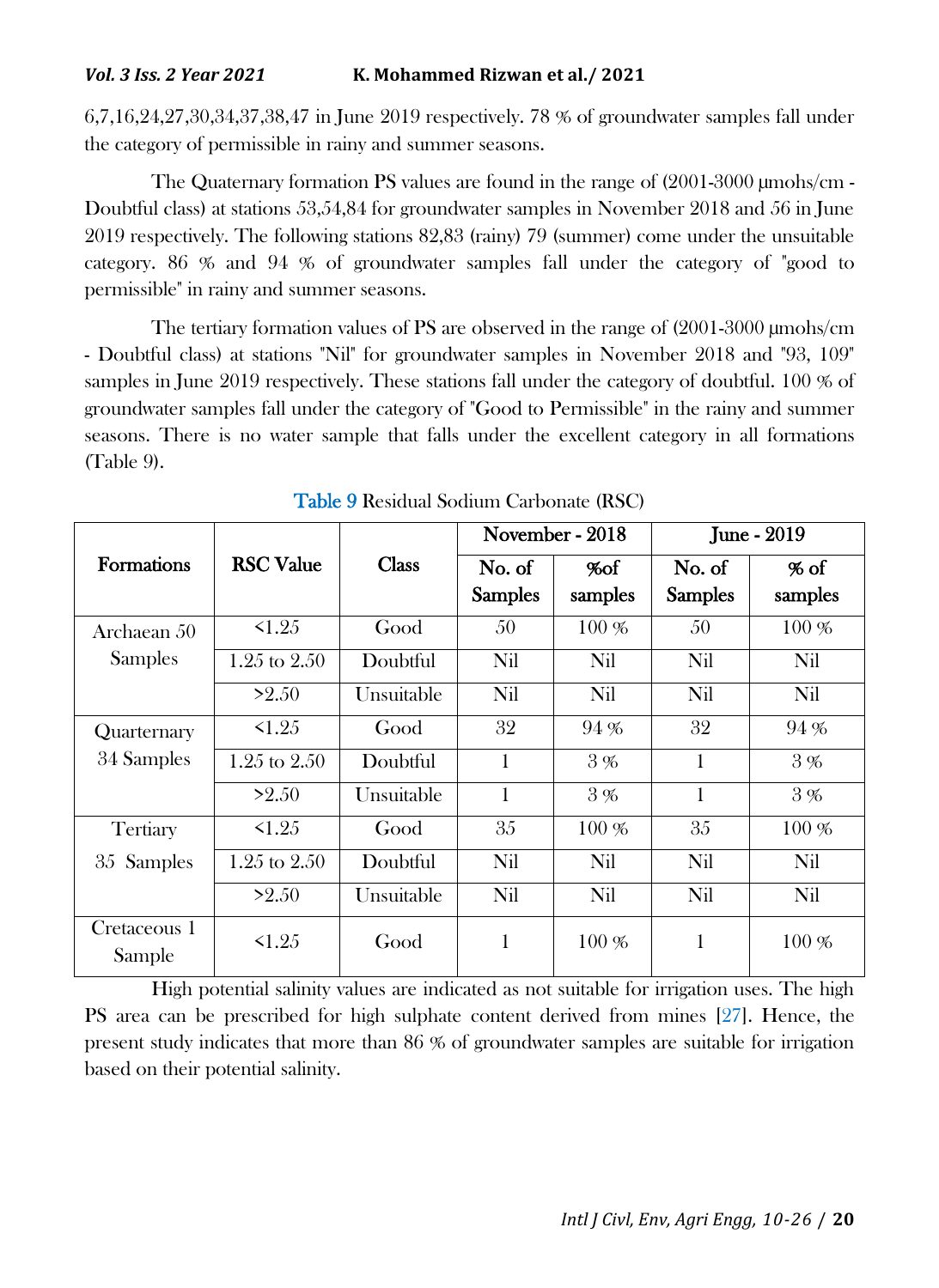|                          | EC                |              |                                                                                                                                                                                                                                                                                      |         | June - 2019    |         |  |
|--------------------------|-------------------|--------------|--------------------------------------------------------------------------------------------------------------------------------------------------------------------------------------------------------------------------------------------------------------------------------------|---------|----------------|---------|--|
| Formations               | $\mu$ mohs/cm) at | <b>Class</b> | No. of                                                                                                                                                                                                                                                                               | % of    | No. of         | % of    |  |
|                          | $25^{\circ}$ C    |              | <b>Samples</b>                                                                                                                                                                                                                                                                       | samples | <b>Samples</b> | samples |  |
|                          | $\leq 250$        | Excellent    | Nil                                                                                                                                                                                                                                                                                  | Nil     | Nil            | Nil     |  |
| Archaean 50              | 251 to 750        | Good         | 3                                                                                                                                                                                                                                                                                    | 6 %     | 1              | $2\,\%$ |  |
| Samples                  | 751 to 2000       | Permissible  | 39                                                                                                                                                                                                                                                                                   | 78 %    | 39             | 78 %    |  |
|                          | 2001 to 3000      | Doubtful     | 8                                                                                                                                                                                                                                                                                    | 16 %    | 10             | 20 %    |  |
|                          | >3000             | Unsuitable   | November - 2018<br>Nil<br>Nil<br>Nil<br>Nil<br>Nil<br>Nil<br>7<br>21 %<br>6<br>26<br>22<br>65 %<br>3<br>9%<br>1<br>$\overline{2}$<br>6 %<br>1<br>Nil<br>Nil<br>Nil<br>17<br>49 %<br>13<br>18<br>20<br>$51\,\%$<br>$\overline{2}$<br>Nil<br>Nil<br>Nil<br>Nil<br>Nil<br>100<br>1<br>1 | Nil     |                |         |  |
|                          | $\leq 250$        | Excellent    |                                                                                                                                                                                                                                                                                      |         |                | Nil     |  |
|                          | 251 to 750        | Good         |                                                                                                                                                                                                                                                                                      |         |                | 18%     |  |
| Quaternary 34<br>Samples | 751 to 2000       | Permissible  |                                                                                                                                                                                                                                                                                      |         |                | 76 %    |  |
|                          | 2001 to 3000      | Doubtful     |                                                                                                                                                                                                                                                                                      |         |                | 3%      |  |
|                          | >3000             | Unsuitable   |                                                                                                                                                                                                                                                                                      |         |                | 3%      |  |
|                          | 5250              | Excellent    |                                                                                                                                                                                                                                                                                      |         |                | Nil     |  |
| Tertiary 35              | 2251 to 750       | Good         |                                                                                                                                                                                                                                                                                      |         |                | 37 %    |  |
| Samples                  | 751 to 2000       | Permissible  |                                                                                                                                                                                                                                                                                      |         |                | 57 %    |  |
|                          | 2001 to 3000      | Doubtful     |                                                                                                                                                                                                                                                                                      |         |                | 6 %     |  |
|                          | >3000             | Unsuitable   |                                                                                                                                                                                                                                                                                      |         |                | Nil     |  |
| Cretaceous 1<br>Sample   | 751 to 2000       | Permissible  |                                                                                                                                                                                                                                                                                      |         |                | 100     |  |

Table 10 Potential Salinity (PS)

# USSL Diagrams

The USSL diagram has been used to assess groundwater suitability for irrigational uses. This diagram was introduced by the United State Salinity Laboratory. Groundwater chemistry data are plotted on the USSL diagram in different seasons such as rainy and summer [28]. The Archaean formation USSL diagrams (Figures 2 to 3) results are observed at stations 13, 25, 38, and 39 for groundwater samples that come under the (C4S2 class) not suitable for irrigational uses in the rainy season and 6, 7, 24, 30, 34, 37, and 47 of the samples fall under the same class in the summer season. The following samples come under the moderate class (C3S2) at 6, 47 in the rainy season and 13, 14, 17, 20, 23, 25, 27, 38, and 46 in the summer season. The rest of the groundwater samples fall under the category of (C2S1, C3S1) suitable for irrigational uses in both seasons. The Quaternary formation USSL diagrams (Figures 4 to 5) results are observed at stations 53, 84, 83, and 82 for groundwater samples that come under the (C4S2, C4S3, and C4S4 class) In the rainy season, the samples are unsuitable for irrigational purposes, and in the summer season, 56, 79 of the samples fall into the same categories. The following samples come under the moderate class (C3S2) at 58, 64 in the rainy season and 54, 55, and 60 in the summer season. The rest of the groundwater samples fall under the category of (C2S1, C3S1) suitable for irrigational uses in both seasons. The Tertiary formation USSL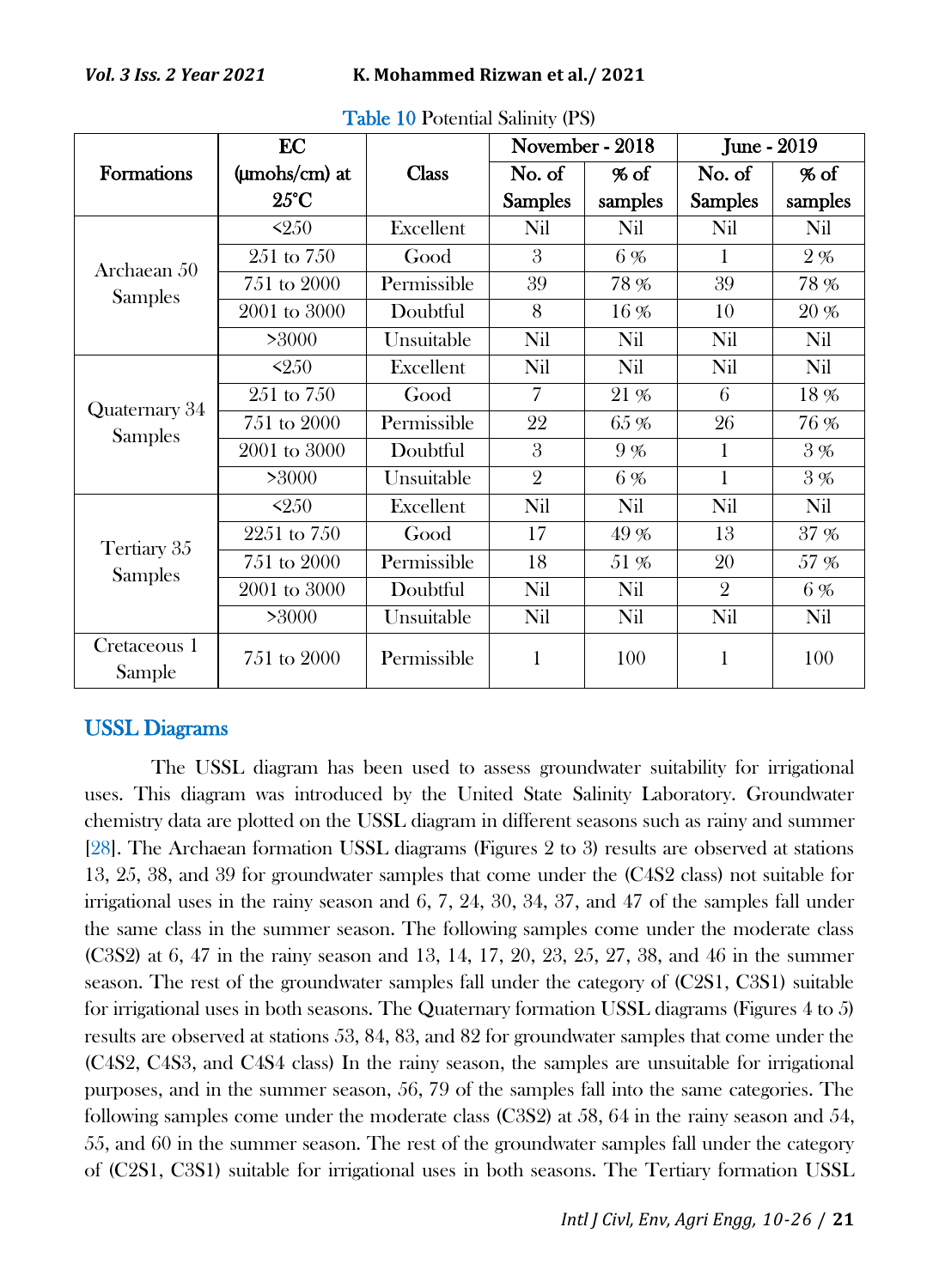diagrams (Figures 6 to 7) results are observed at all stations that come under the (C2S1, C3S1 class) suitable for irrigational uses in the rainy season. The following samples come under the moderate class (C3S2, C4S1) at 86, 97, 105, 106, 109 in the rainy season, and the 93rd sample falls under the bad class in the summer season. The rest of the groundwater samples fall under the category of (C2S1, C3S1) suitable for irrigational uses in both seasons.



Figure 4 Quaternary USSL Diagram November 2018

*Intl J Civl, Env, Agri Engg, 10-26* / **22**

2019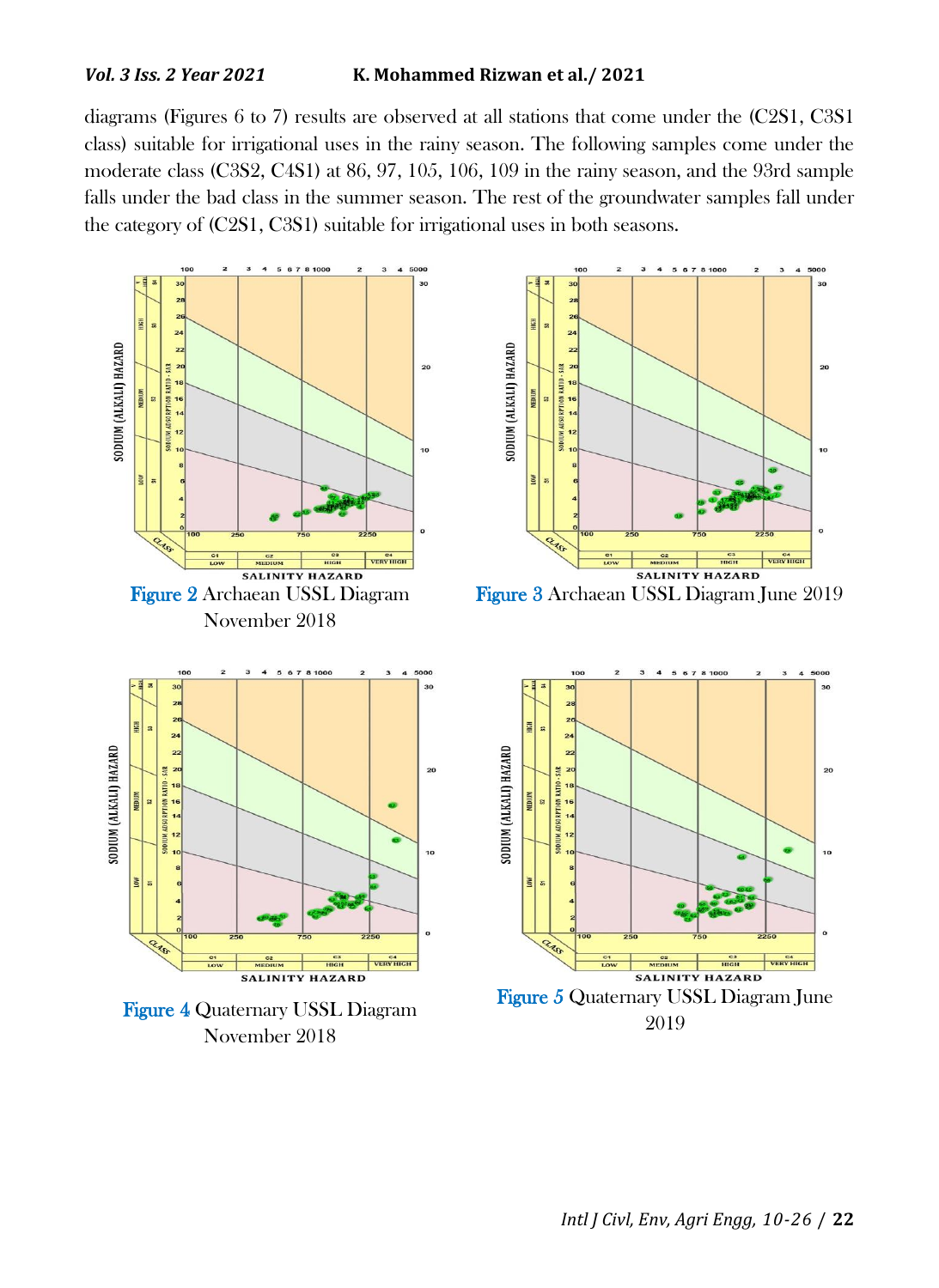

# **Conclusion**

The irrigation suitability of groundwater based on Permeability index (PI), Magnesium ratio (MR) parameter interpretation reveals that 100 % of groundwater samples fall under the category of good to permissible for all three formations in the rainy and summer seasons.

Sodium percentage (Na%), Sodium adsorption ratio (SAR), Residual sodium carbonate (RSC), Potential salinity (PS) parameters are more than 90 % of the groundwater samples suitable for irrigation uses of all three formations in the rainy and summer seasons.

Archaean and Quaternary formations 86% of the stations are suitable for irrigation in both seasons. The tertiary formation USSL diagrams are observed at all stations and come under the (C2S1, C3S1 class) suitable for irrigational uses in the rainy season.

### **References**

- [1] N. Seyni, C. Fontaine, C. Gaye, M. Razack, Groundwater quality and suitability for different uses in the Saloum area of Senegal, Water, 10 (2018) 1837. <https://doi.org/10.3390/w10121837>
- [2] F. Alam, Evaluation of hydrogeochemical parameters of groundwater for suitability of domestic and irrigational purposes: a case study from central Ganga Plain, India. Arabian Journal of Geosciences, 7 (2013) 4121-4131. [https://doi.org/10.1007/s12517-](https://doi.org/10.1007/s12517-013-1055-6) [013-1055-6](https://doi.org/10.1007/s12517-013-1055-6)
- [3] P. Droogers, G. Kite, H. Murray-Rust, Use of simulation models to evaluate irrigation performance including water productivity, risk and system analyses, Irrigation Science, 19 (2000) 139-145. <https://doi.org/10.1007/s002710000012>
- [4] M. Vasanthavigar, K. Srinivasamoorthy, R. Rajiv Ganthi, K. Vijayaraghavan, V.S. Sarma, Characterisation and quality assessment of groundwater with a special emphasis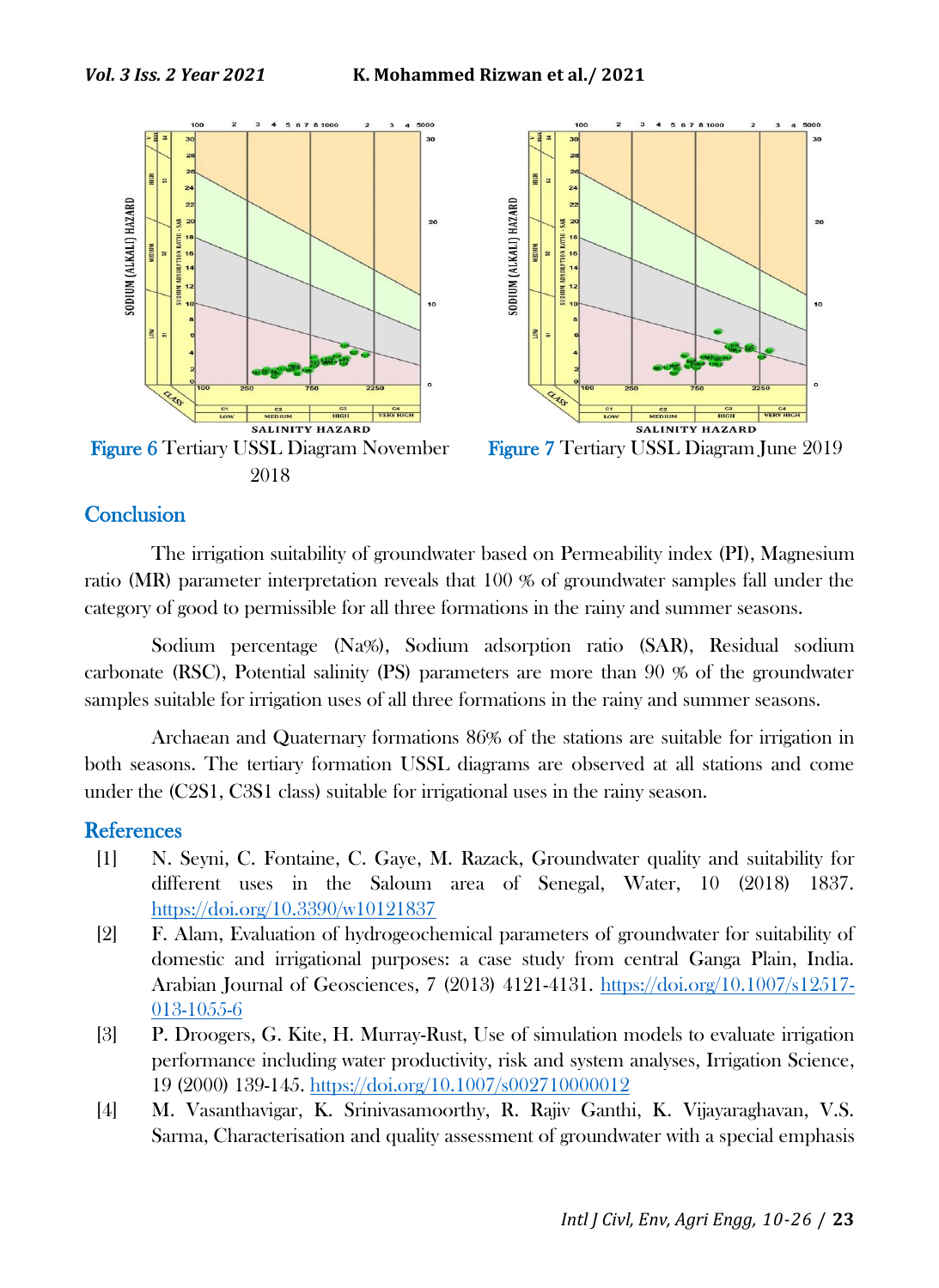on irrigation utility: Thirumanimuttar sub-basin, Tamil Nadu, India, Arabian Journal of Geosciences, 5 (2012) 245–258.<https://doi.org/10.1007/s12517-010-0190-6>

- [5] F. M. Eaton, Significance of carbonates in irrigation waters, Soil Science, 39 (1950) 123–133.<https://doi.org/10.1097/00010694-195002000-00004>
- [6] S.A. Ganiyu, B.S. Badmus, O.T. Olurin, Z. O. Ojekunle, Evaluation of seasonal variation of water quality using multivariate statistical analysis and irrigation parameter indices in Ajakanga area, Ibadan, Nigeria, Applied Water Science, 8 (2018) 35. <https://doi.org/10.1007/s13201-018-0677-y>
- [7] USSL, Diagnosis and improvement of saline and Alkali soils, USDA Handbook 60, Agronomy Journal, 46 (1954) 290. <https://doi.org/10.2134/agronj1954.00021962004600060019x>
- [8] E. C. Alexander, The impact of intensive agriculture on the geochemistry of groundwater recharge in regional Karst aquifers, International Conference on Geomorphology, Singapore, (1995) 28.
- [9] P. Nandakumaran, D.S.S. Murthy, Irrigation related groundwater quality variations in shallow basaltic aquifer in Ghataprabha irrigation project command area, Karnataka, India. - A Statistical Evaluation, International Conference on Management of Drinking Water Resources, (1997) 223–238.<http://dx.doi.org/10.13140/RG.2.1.3776.5289>
- [10] T.N. Sondhi, Ramprakash, Impact of nitrate phosphate and potassium on agriculture in Ganga Basin, Uttar Pradesh, Proceedings of International seminar on applied hydro geochemistry, Annamalai University, Chidambaram, Tamil Nadu. India. (2000) 10 – 213.
- [11] S.C. Puranik, A.K. Abbi, Agricultural suitability of groundwater and conjuctive use of groundwater – canal water in Tupari Halla Basin, Karnataka, Proceedings of International seminar on applied hydro geochemistry, Annamalai University, Chidambaram, Tamil Nadu, India, (2000) 250 – 255.
- [12] T. S. Narany, M. F. Ramli, A. Z. Aris, W. N. Z. Sulaiman, K. Fakharian, (2012) Assessment of groundwater quality for irrigation purpose in Amol Plaine, Iran,  $6<sup>th</sup>$ Internatioal symposium on Advances in Science and Technology, Malaysia, Kuala Lumpur.
- [13] Taqveem Ali Khan, M. Adil Abbasi, Synthesis of parameters used to check the suitability of water for irrigation purposes, International Journal of Environmental Science and Technology, 3 (2013) 2031 – 2038.
- [14] B. V. Kumari, Y. L. N. Murthy, P. V. S. Machiraju, Quality Evaluation of soil in Coringa Mangroves region in East Godarari District for Assessement of its Quality for Application, International Journal of Engineering and Technical Research, 3 (2015) 461468.
- [15] K. Ghazaryan, Y. Chen, Hydrochemical assessment of surface water for irrigation purposes and its influence on soil salinity in Tikanlik oasis, China, Environment and Earth Science, 75 (2016) 1–15.<https://doi.org/10.1007/s12665-016-5287-0>
- [16] M.F. Howladar, P.K. Deb, S.H. Muzemder, Monitoring the underground roadway water quantity and quality for irrigation use around the Barapukuria coal mining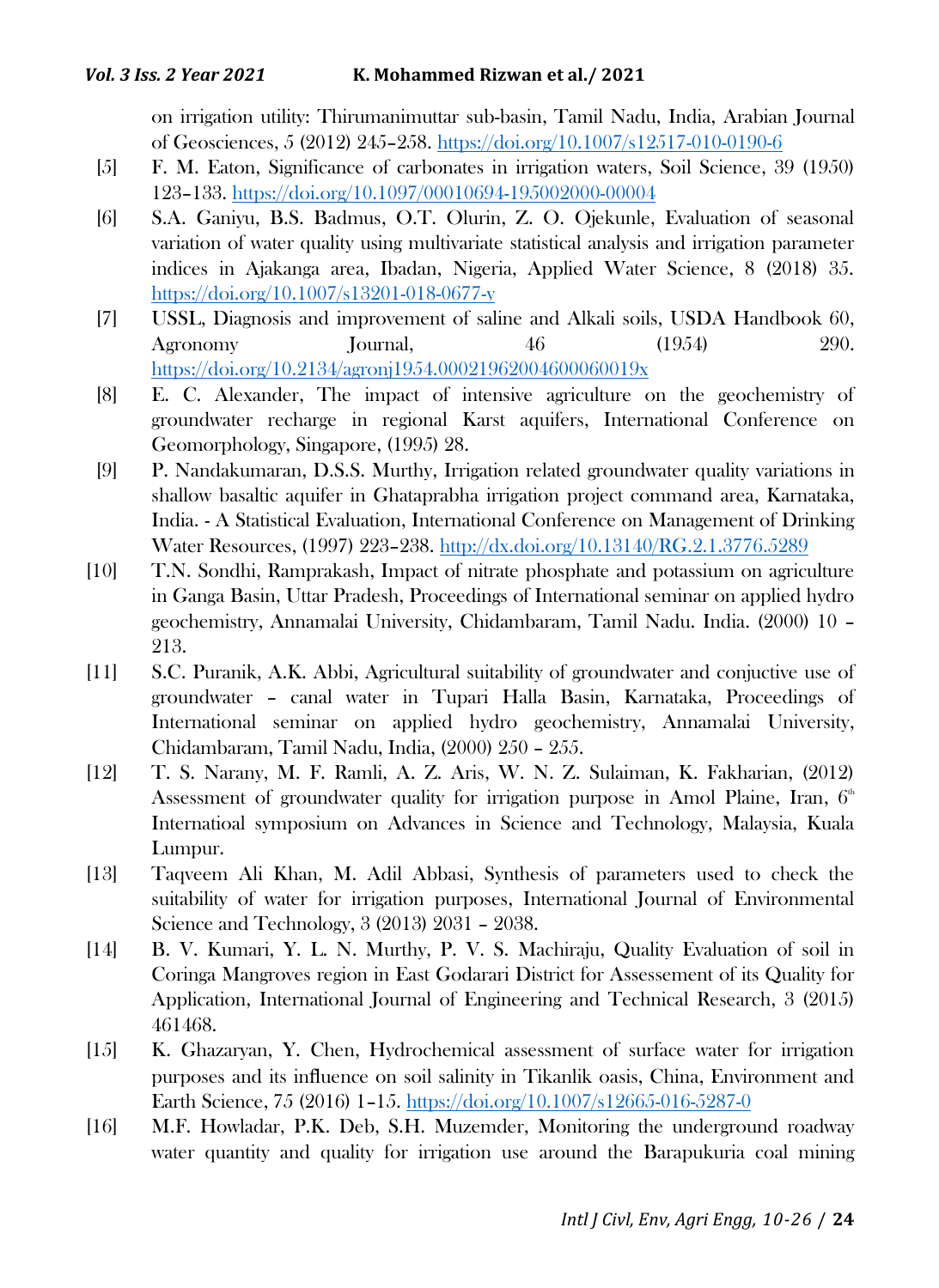industry, Dinajpur, Bangladesh, Groundwater for Sustainable Development, 4 (2017) 23–34.<https://doi.org/10.1016/j.gsd.2016.11.002>

- [17] M.A. Islam, M.M. Rahman, M. Bodrud-Doza, M.I. Muhib, M. Shammi, A. Zahid, M. Kurasaki, A study of groundwater irrigation water quality in south-central Bangladesh: a geo-statistical model approach using GIS and multivariate statistics, Acta Geochimica, 37 (2018) 193–214.<https://doi.org/10.1007/s11631-017-0201-3>
- [18] Can Bulent Karakus, Sayiter Yildiz, Evaluation for irrigation water purposes of groundwater quality In the vicinity of sivas city centre (turkey) by using gis and an Irrigation water quality index, Irrigation and Drainage, Wiley Online Library, 69 (2019) 121-137. <https://doi.org/10.1002/ird.2386>
- [19] W.P. Kelley, Use of saline irrigation water, Soil Science, 95 (1963) 385–391. <https://doi.org/10.1097/00010694-196306000-00003>
- [20] T. Darwisha, T. Atallahb, R. Francisb, C. Sabb, I. Jomaa, A. Shaabana, H. Sakkac, P. Zdrulic, Observations on soil and groundwater contamination with nitrate: A case study from Lebanon-east Mediterranean, Agricultural Water Management, 99 (2011) 74– 84.
- [21] L.D. Doneen, (1946) Notes on Water Quality in Agriculture, Water Science and Engineering, Department of Water Science and Engineering, University of California.
- [22] D. Laxman Kumar, K. Sateesh, Praveen Raj Saxena, E. Satyanarayana, A. Edukondal, Assessment of groundwater quality and its suitability for drinking and irrigation purposes in maheshwaram area, ranga reddy district, Telangana state, India, Journal of Environmental Research and Development, 9 (2015) 523 – 529.
- [23] A.T.M. Mirza, Tanvir Rahman, Syed Hafizur Rahman, Ratan Kumar Majumder, Groundwater quality for irrigation of deep aquifer in southwestern zone of Bangladesh, Songklanakarin Journal of Science and Technology, 34 (2012) 345-352.
- [24] M. Madhu, R. Raghupathy, Partha Pratim Adhikary, P. Muralidharan, O. P. S. Khola, A. K. Sikka, Bio-physical-chemical studies of swamps in the Nilgiris, Tamil Nadu, Tropical Ecology, 57 (2016) 621-635.
- [25] A. Gungor, H. Arslan, Assessment of water quality in drainage canals of carşamba Plain, Turkey, Through water quality indexes and graphical methods, Global NEST Journal, 18 (2016) 67-78.<https://doi.org/10.30955/gnj.001763>
- [26] P. A. Tsado, B.A. Lawal, P.C. Eze, S.G. Afolabi, O. I. Saidu, C. A. Igwe, Assessment of the suitability of water quality for irrigation in minna, Niger state, International Journal of Research in Agriculture and Forestry, 1 (2014) 13-17.
- [27] A. Nagaraju, K. Sunil Kumar, A. Thejaswi, Assessment of groundwater quality for irrigation: A case study from Bandalamottu lead mining area, Guntur district, Andhra Pradesh, South India, Applied Water Science, 4 (2014) 385–396. <https://doi.org/10.1007/s13201-014-0154-1>
- [28] M. Saumitra, A. K. Bir, K. Laszlo, Assessment of groundwater quality in the south 24- Parganas, west Bengal coast, India, Journal of Environmental Hydrology, 13 (2013) 1– 8.